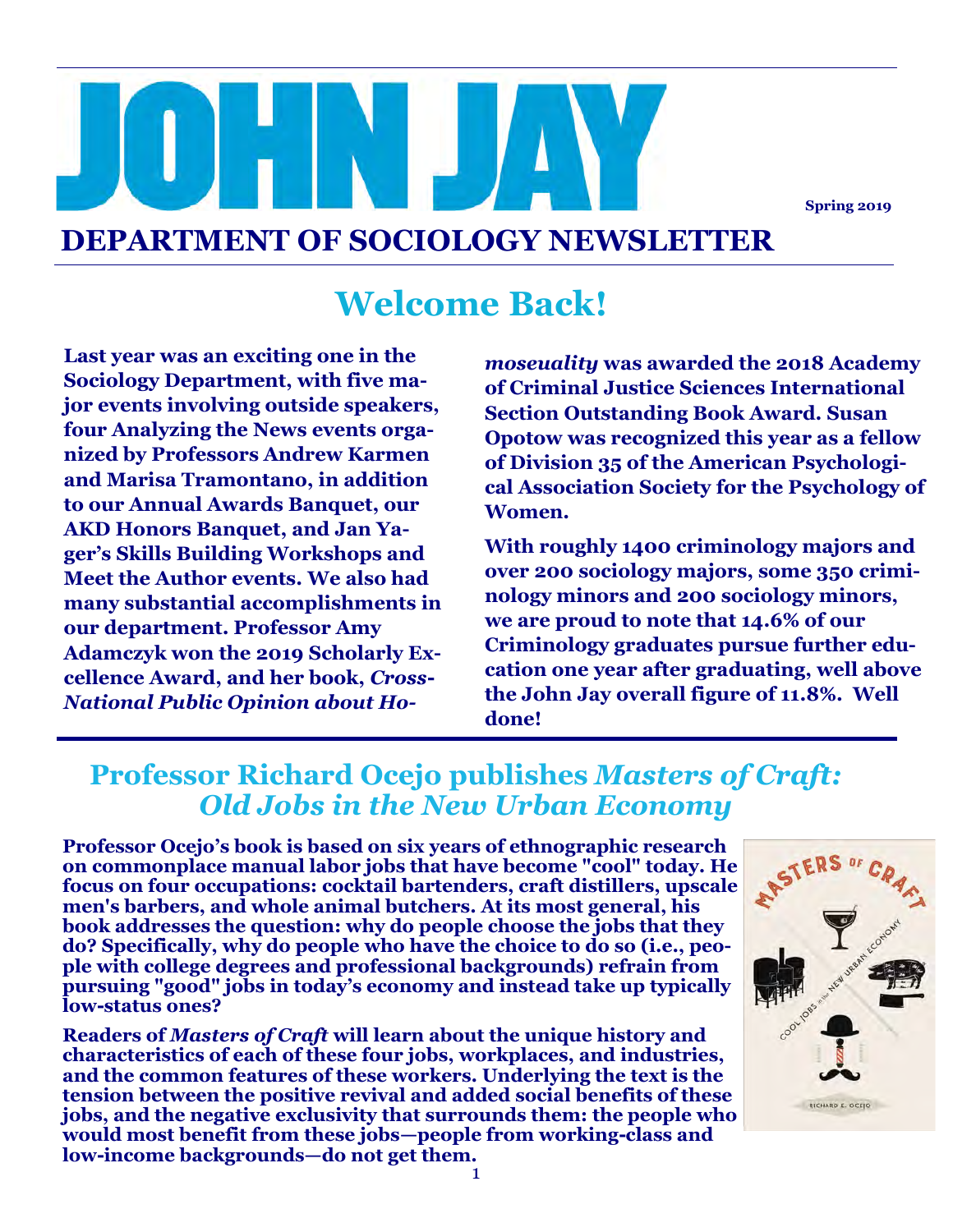#### **Professors and Students Educate and Advocate for the Rights of the Undocumented and Deported**



**Conference organisers: Professors Yolanda Rodriguez-Ortiz, Shirley Leyro & Nick Rodrigo**

**On April 29, the Social Anatomy of a Deportation regime held its inaugural conference at John Jay College. Expert speakers, panelists, and participants were joined by over 200 attendees for the day's events. Entitled, "Immigration in the Age of Criminality, Precarity and Resistance," speakers addressed the difficulties facing undocumented migrants here in New York City and across the country, and the structures of resistance they are building with their allies. The conference began with introductory remarks from the Director of the Social Anatomy of a** 

**Deportation Regime, David Brotherton, who introduced the conference themes. The first panel of the day was titled "Connecting Sanctuaries across North America: Grassroots Approaches." A vibrant and empowering panel, it informed** 

**conference-goers of the multilevel framework of resistance being built by migrants and citizens through engagement and solidarity.**

**The second panel of the morning, moderated by Professor Shirley Leyro, showcased the work of Shirley and Professor Jayne Mooney concerning undocumented migrant women and domestic violence, as well as the work conducted by Victoria Stone-Cadena on the crisis of child detention at the border. The intersectional work of these researchers added fresh insights into issues of precarity and alienation being discussed throughout the day.** 

**During the lunch break, undocumented students from the New York State Youth Leadership Council spoke passionately of their experiences, and eruditely of the need for academics to provide space and autonomy for their voices to be heard.** 

**After the break, CUNY Graduate Center (GC) Ph.D. students Nick Rodrigo, Marianne Madore and John Jay Professor Marcia Esparza presented their fieldwork from the San Antonio Border security conference, honing in on the political economy of the militarizing border regime and the politics of remembering for Border Security officials. This presentation was followed by Monica Varsanyi's paper on the diffusion of immigration enforcement duties to local law enforcement, and GC Ph.D. candidate Marlene Ramos's work on the infrastructure of the immigrant detention industry in Jersey.** 

**In the final panel of the day, Sarah Tosh, who has recently defended her doctoral thesis, presented on her qualitative data on the immigration court system. complemented by Edwin Grimsley's quantitative work on the same topic. Their panel exposed to attendees the hyper-racialized and suffocating bureaucracy of the immigration court system, and the tireless work lawyers are doing to navigate this.**

**Closing remarks by Dan Stageman, head of the John Jay Center for the Advancement of Research, reiterated the need for higher education institutions to shine a light on the criminalization of immigrants and the complicity of all in this process. Pensive remarks were rounded off with a performance by an undocumented student, whose rap and poetry performance underscored the bruising reality of living without "status," and the resilience of their resistance.**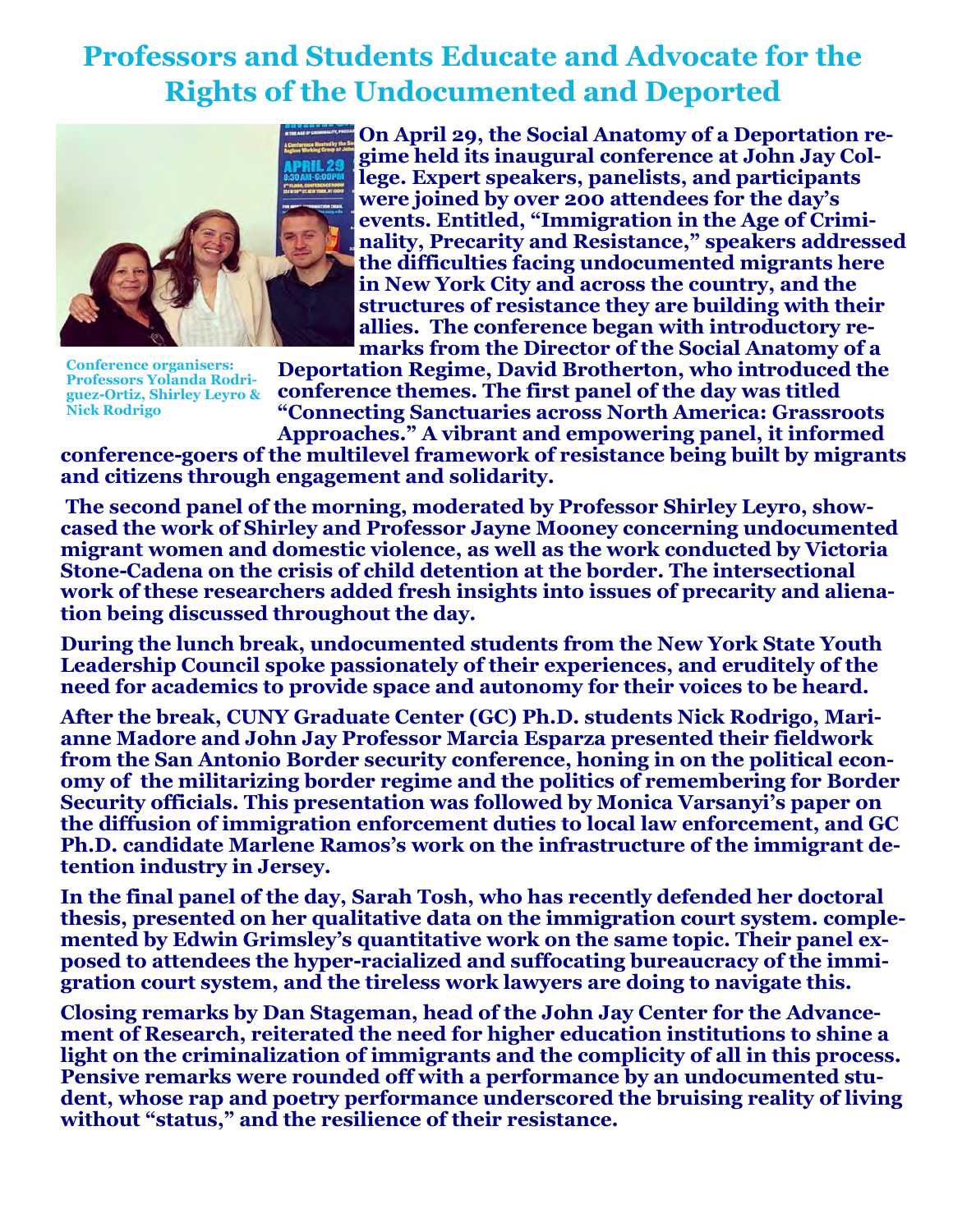**Professor Susan Opotow was recognized this year as a fellow of Division 35 of the APA Society for the Psychology of Women**



**Susan Opotow posing with Silvia Canneto and Yuying Tsong** 

## **Andrea Siegel builds a public art collection at Hudson County Community College**

John Jay Sociology Adjunct Professor Andrea Siegel was an invited guest to conduct a podcast with Dr. Chris Reber, the President of Hudson County Community College, where she has been building a public art collection in the 10 campus buildings for the last 9 years.

[https://www.youtube.com/watch?v=0hCxKF3MbyM&feature=youtu.be](https://mail.jjay.cuny.edu/owa/redir.aspx?C=2xnl8p_J1LoGzPouvWTHPQtQ1_fe24Pktv1QISZfSWFTE4vWdyLXCA..&URL=https%3a%2f%2fwww.youtube.com%2fwatch%3fv%3d0hCxKF3MbyM%26feature%3dyoutu.be)



**John Jay Sociology Adjunct Professor and NYPD Detective Damon Gergar Brooklyn nabs Broadway producer Ben Sprecher on child porn charges**

Professor/Detective Gergar, as depicted in the NYPost, nabbing another suspect.





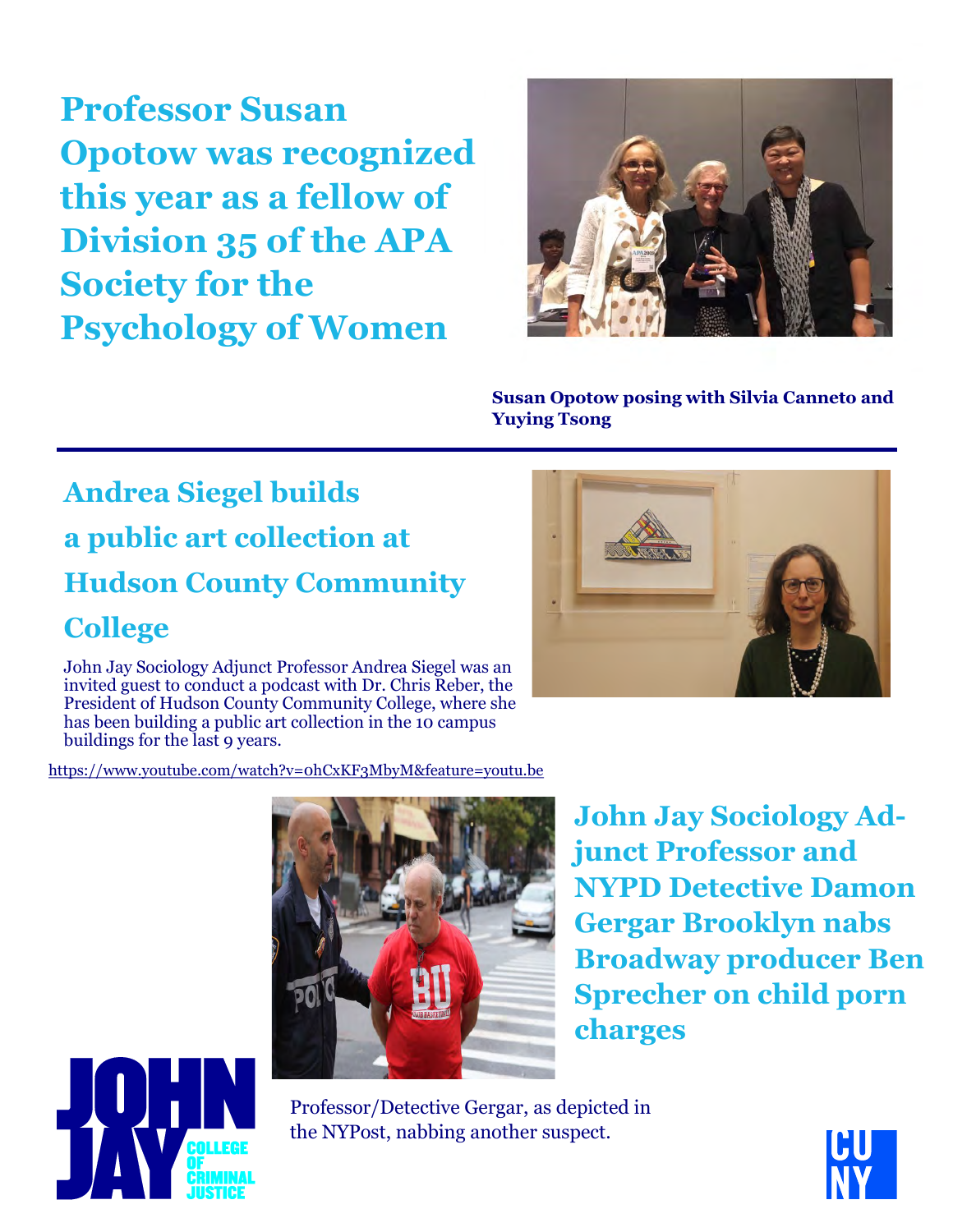## *Thinking About White-Collar and Corporate Crime*

In March, Professor Pontell gave an invited lecture to 250 students and faculty at Elon College in North Carolina, entitled: *Thinking About White-Collar and Corporate Crime*. It was sponsored by the Departments of Sociology and Anthropology, Political Science and Policy Studies, Criminal Justice Studies, The Pre-Law Program, The Center for Public Affairs, and The Martha and Spencer Love School of Business.



**Students and Faculty at Elon College**



- In February Prof. Pontell presented, "In-Your-Face Watergate: The War on White-Collar Crime" at the Meetings of the Western Society of Criminology in Honolulu.
- With Robert Tillman of St. John's University, in March he wrote an Op-Ed published in *The Guardian* on the sentencing of Paul Manafort and the punishment of white-collar crime.
	- [https://www.theguardian.com/](https://www.theguardian.com/commentisfree/2019/mar/17/paul-manafort-sentencing-white-collar-criminals) [commentisfree/2019/mar/17/paul](https://www.theguardian.com/commentisfree/2019/mar/17/paul-manafort-sentencing-white-collar-criminals)-manafort[sentencing](https://www.theguardian.com/commentisfree/2019/mar/17/paul-manafort-sentencing-white-collar-criminals)-white-collar-criminals

#### **Policing and preventing gendered violence: Lessons from Latin America**



**Professor Kerry Carrington, School of Justice, Faculty of Law, Queensland University of Technology, Australia**

**On Wednesday March 20th, John Jay students were given a lecture by Professor Kerry Carrington on Violence Against Women and girls (VAWG).** The presentation analyzed original research to show how gendered violence has been prevented through the establishment of police stations for women in Argentina. These police stations were designed to enhance women's confidence in the criminal justice system, encourage reporting, prevent re-victimization, and send a message to the community that gendered violence was no longer tolerated and men who abuse women will be made accountable. Lessons could be learned for other parts of the world from understanding Argentina's innovative approach to preventing gendered violence.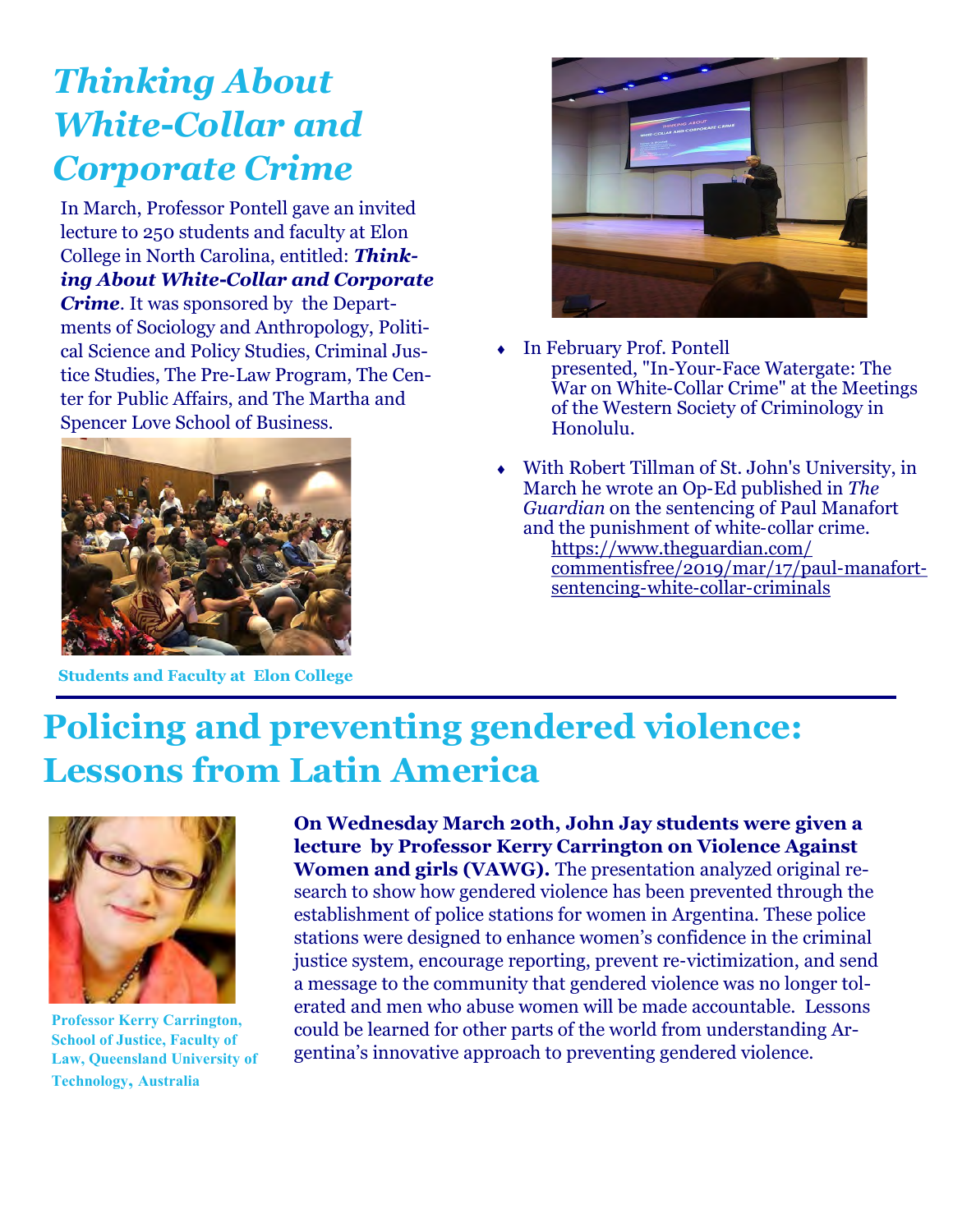# Professor McLean's students Advocate for Families and Mental Illness

The Students in Professor Joanne McLean's Sociology of the Family course showed how they would advocate for Heterosexual, Immigrant, Single Parent and Same Sex Families outside of the classroom. For her other course, Sociology of Mental Illness, students completed a project and paper advocating for the mental disorder they chose.



# Bestselling Poet and Novelist Jimmy Santiago Baca visits Dr. Jan Yager's Class

Mr. Santiago Baca, a formerly incarcerated gentleman, shared with the class experiences from his childhood, incarceration, his writing career, and life since his release several decades ago. He concluded by reading three poems aloud to the class: "I Applied for the Board," "The New Warden," and "The County Jail," from the anthology, Prison Writing in 20th Century America. Baca, who lives in New Mexico, stopped by John Jay for the guest presentations, along with his friend Tommy, who was also a speaker, and who had been released from prison six months before after serving 26 years for crimes he committed when he was 16. Baca was en route to Europe for a speaking tour.

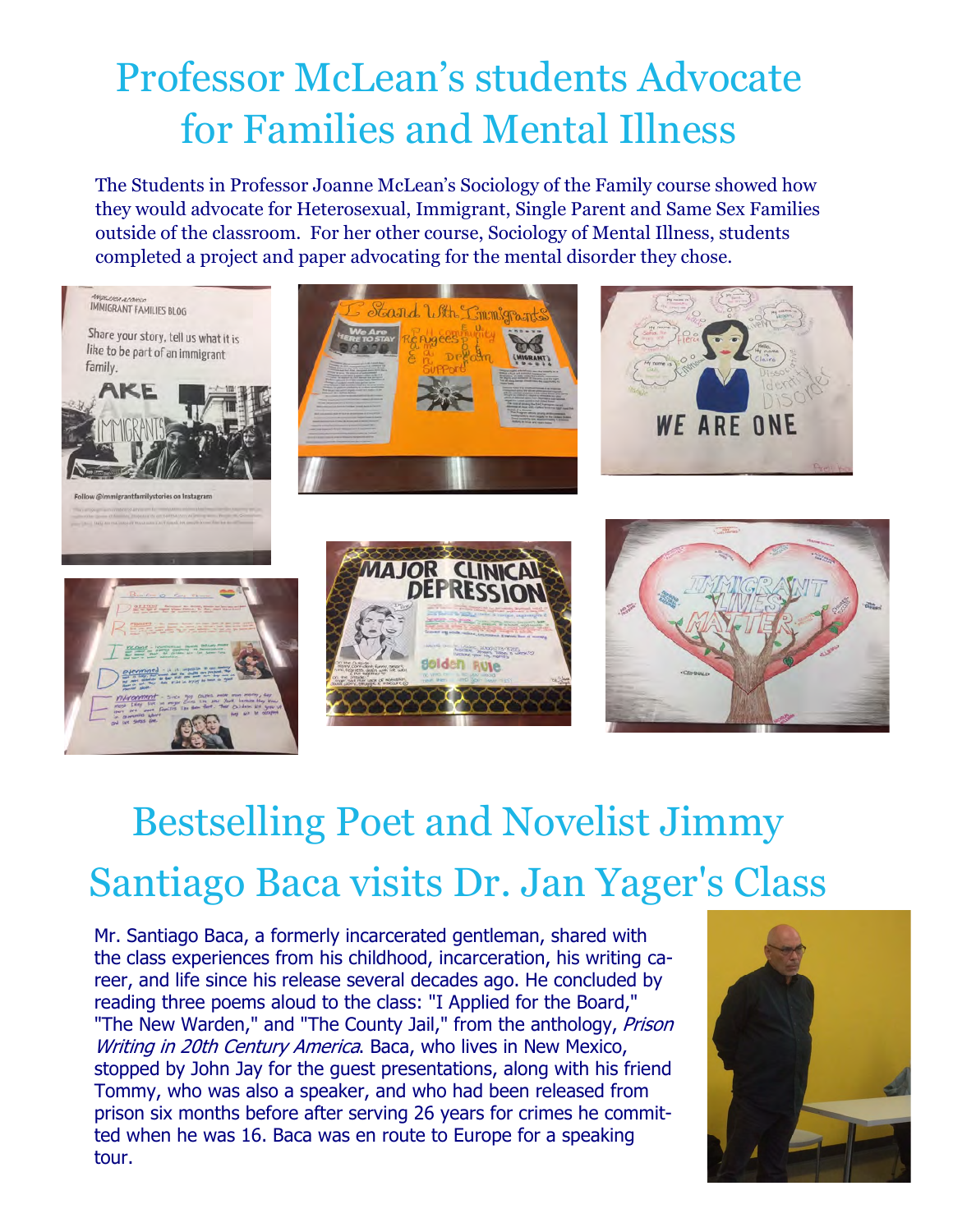# JUHN JAY

# Photos from Alpha Kappa Delta Awards



Professor Crystal Jackson MCs a wonderful evening that she organized along with Rosemary Barberet and Antonio "Jay" Pastrana











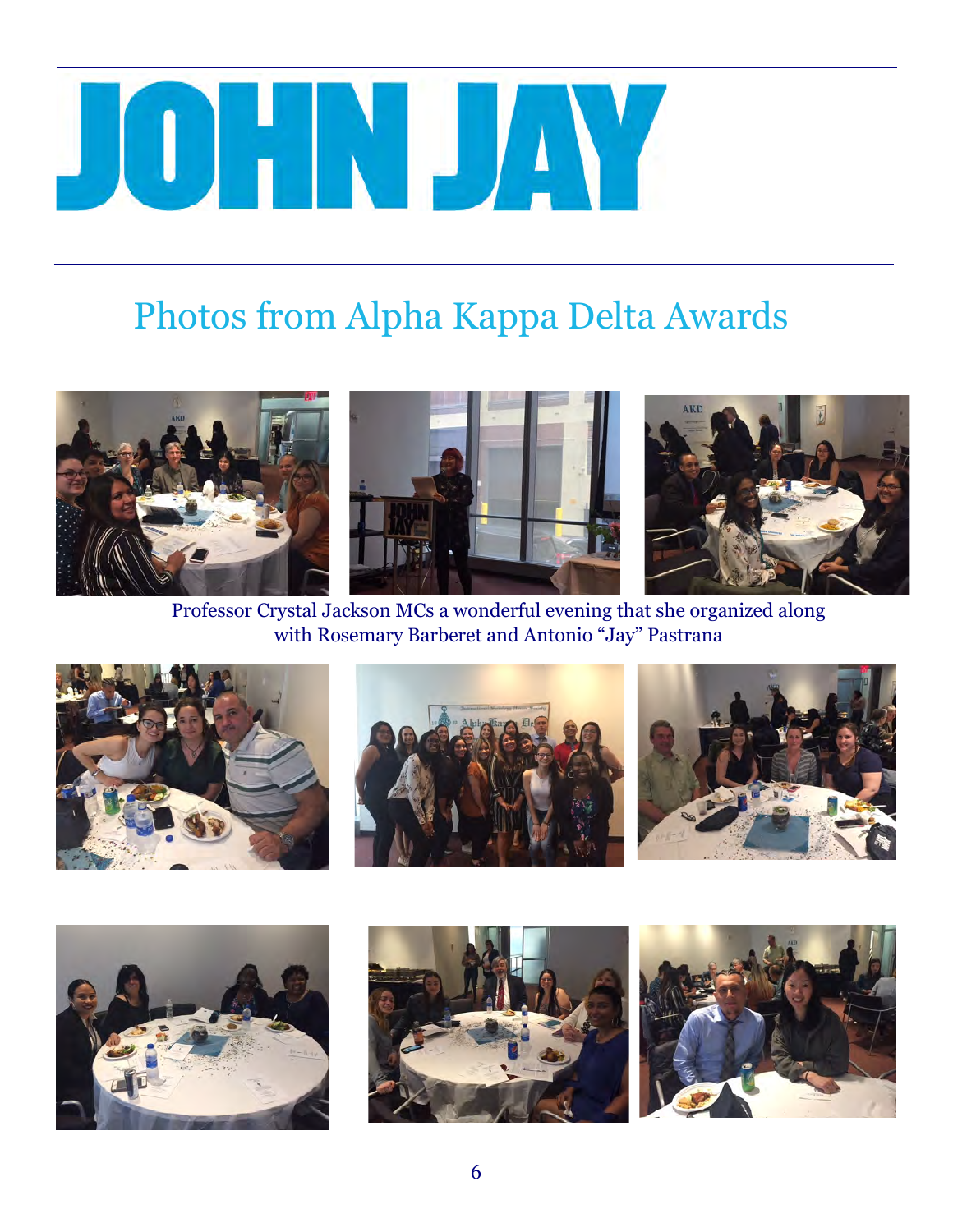#### ┚║╹ N POP M a a

# Photos from 2018—2019 Student Adjunct Awards Celebration









Professors Amy Adamczyk, Robert Garot and Maria Volpe lead the ceremony; many proud students of dispute resolution receive their graduation stoles.